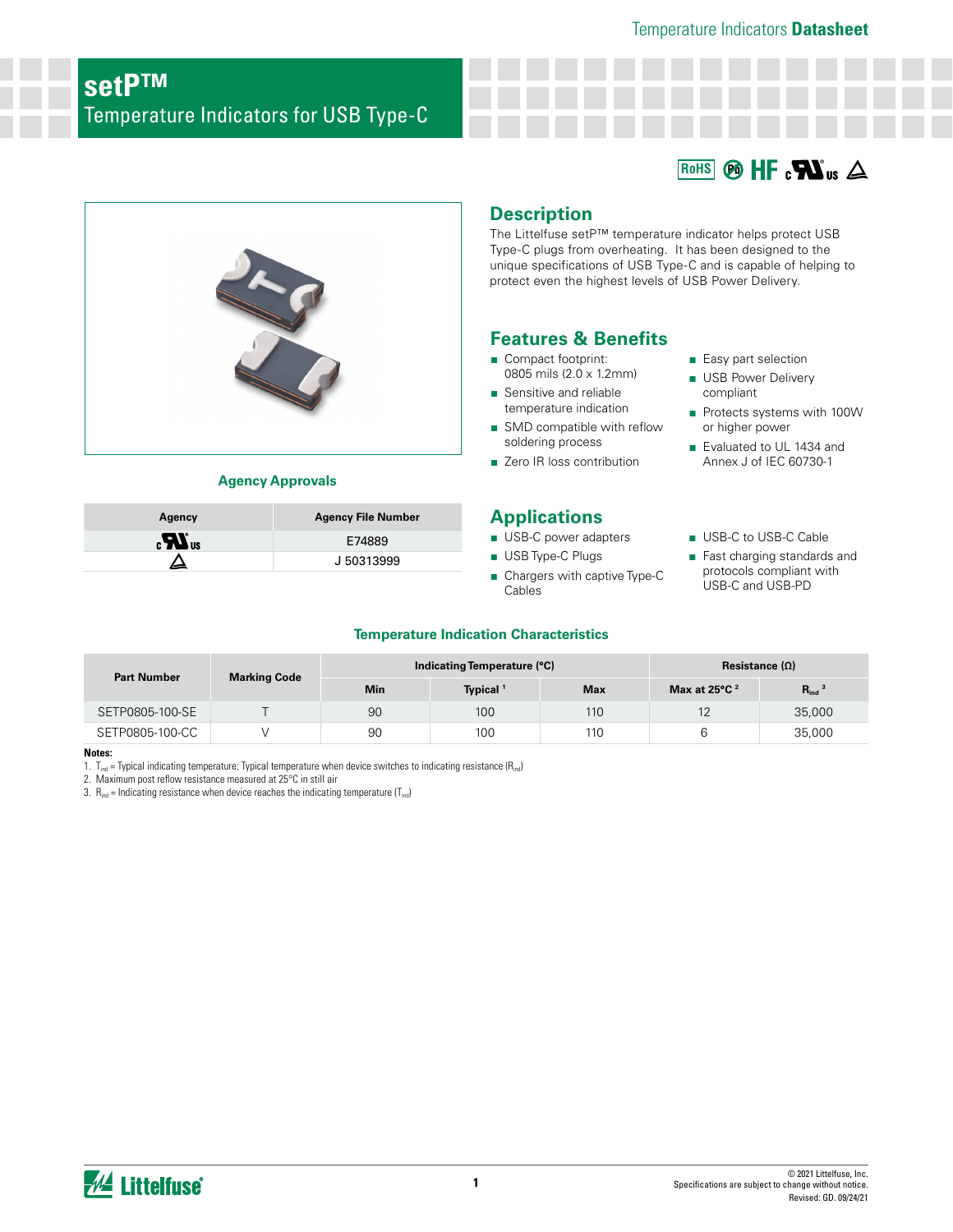#### **Electrical Characteristics**

| <b>Part Number</b> | $V_{\text{max}}$<br>$I_{hold}$<br><b>I</b> trip<br>$max$ |      | <b>Maximum Time-To-Trip</b> | Resistance |                                                                                     |             |             |                                      |                                           |
|--------------------|----------------------------------------------------------|------|-----------------------------|------------|-------------------------------------------------------------------------------------|-------------|-------------|--------------------------------------|-------------------------------------------|
|                    | (A)                                                      | (A)  | (Vdc)                       | (A)        | $P_d^5$ typ. (W)                                                                    | Current (A) | Time (Sec.) | $R_{\min}$ <sup>6</sup> ( $\Omega$ ) | $\mathbf{R}_{1\text{max}}$ ' ( $\Omega$ ) |
| SETP0805-100-SE    | 0.06                                                     | 0.25 | 6                           |            | 0.6                                                                                 | 0.3         |             | 0.5                                  | $12 \overline{ }$                         |
| SETP0805-100-CC    | 0.075                                                    | 0.30 | 6                           |            | 0.6                                                                                 | 0.3         | b           | 0.5                                  |                                           |
| Notes:             |                                                          |      |                             |            | $6.$ $R_{\text{min}}$ = Minimum resistance of device in initial (un-soldered) state |             |             |                                      |                                           |

20 seconds

flame

#### **Notes:**

1.  $I_{\text{hold}}$  = Ihold should be higher than Vconn requirements when used in a USB-C receptacle port

2.  $I_{\text{top}} =$  Trip current: minimum current at which the device will trip in 20°C still air 3.  $V_{\text{max}} =$  Maximum voltage device can withstand without damage at rated current  $V_{\text{max}}$  = Maximum voltage device can withstand without damage at rated current ( $I_{\text{max}}$ )

4.  $I_{\text{max}}$  = Maximum fault current device can withstand without damage at rated voltage ( $V_{\text{max}}$ )

5.  $P_d$  = Power dissipated from device when in the tripped state at 20°C still air



## **Resistance Vs. Temperature Curve**

#### **Environmental Specifications**

7. R1max = Maximum resistance of device at 20°C measured one hour after tripping or reflow Soldering of 260°C for

**Caution:** Operation beyond the specified rating may result in damage and possible arcing and

(Values specified were determined using PCBs with 0.115in x 1.0in ounce copper traces)

| <b>Operating Temperature</b>                                         | $-40^{\circ}$ C to $+85^{\circ}$ C                                 |
|----------------------------------------------------------------------|--------------------------------------------------------------------|
| <b>Maximum Device Surface</b><br><b>Temperature in Tripped State</b> | $110^{\circ}$ C                                                    |
| <b>Passive Aging</b>                                                 | $+70^{\circ}$ C 1000 hours<br>$\leq$ R <sub>1max</sub> after test  |
| <b>Humidity Aging</b>                                                | +60°C, 90% R.H., 1000 hours<br>$\leq$ R <sub>1max</sub> after test |
| <b>Thermal Shock</b>                                                 | MIL-STD-202, Method 215<br>No change -40°C to +85°C, 10<br>Cycles  |
| <b>Solvent Resistance</b>                                            | MIL-STD-202. Method 215<br>No change                               |
| <b>Vibration</b>                                                     | MIL-STD-883, Method 2007,<br>Condition A No change                 |
| <b>Moisture Sensitivity Level</b>                                    | Level 2a, J-STD-020                                                |

#### **Physical Specifications**

| <b>Terminal Material</b>  | Solder-Plated Copper<br>(Solder Material: Matte Tin (Sn))        |
|---------------------------|------------------------------------------------------------------|
| <b>Lead Solderability</b> | Meets EIA Specification RS186-9E,<br>ANSI/J-STD-002, Category 3. |

| <b>Profile Feature</b>                                       |                                                     | Pb-Free Assembly   |  |  |  |
|--------------------------------------------------------------|-----------------------------------------------------|--------------------|--|--|--|
| Average Ramp-Up Rate $(T_{\text{S(mav)}}$ to $T_{\text{p}})$ |                                                     | 3°C/second max     |  |  |  |
|                                                              | Temperature Min $(T_{s(\text{min})})$               | $150^{\circ}$ C    |  |  |  |
| Pre Heat:                                                    | Temperature Max $(T_{\text{s(max)}})$               | $200^{\circ}$ C    |  |  |  |
|                                                              | Time (Min to Max) $(t_*)$                           | $60 - 120$ secs    |  |  |  |
| <b>Time Maintained</b>                                       | Temperature (T.)                                    | $217^{\circ}$ C    |  |  |  |
| Above:                                                       | Temperature (t)                                     | $60 - 150$ seconds |  |  |  |
|                                                              | Peak / Classification Temperature (T <sub>a</sub> ) | $260^{+0/5}$ °C    |  |  |  |
| (t <sub>n</sub> )                                            | Time within 5°C of actual peak Temperature          | 30 seconds max     |  |  |  |
| Ramp-down Rate                                               | 2°C/second max                                      |                    |  |  |  |
| Time 25°C to peak Temperature (T <sub>a</sub> )              |                                                     | 8 minutes Max.     |  |  |  |

#### **Soldering Parameters**



- -- All temperature refer to topside of the package, measured on the package body surface -- If reflow temperature exceeds the recommended profile, devices may not meet the performance requirements
- -- Recommended reflow methods: IR, vapor phase oven, hot air oven,  $\mathsf{N}_2$  environment for lead

-- Recommended maximum paste thickness is 0.25mm (0.010 inch)<br>-- Devices can be cleaned using standard industry methods and solve

Devices can be cleaned using standard industry methods and solvents

Devices can be reworked using the standard industry practices

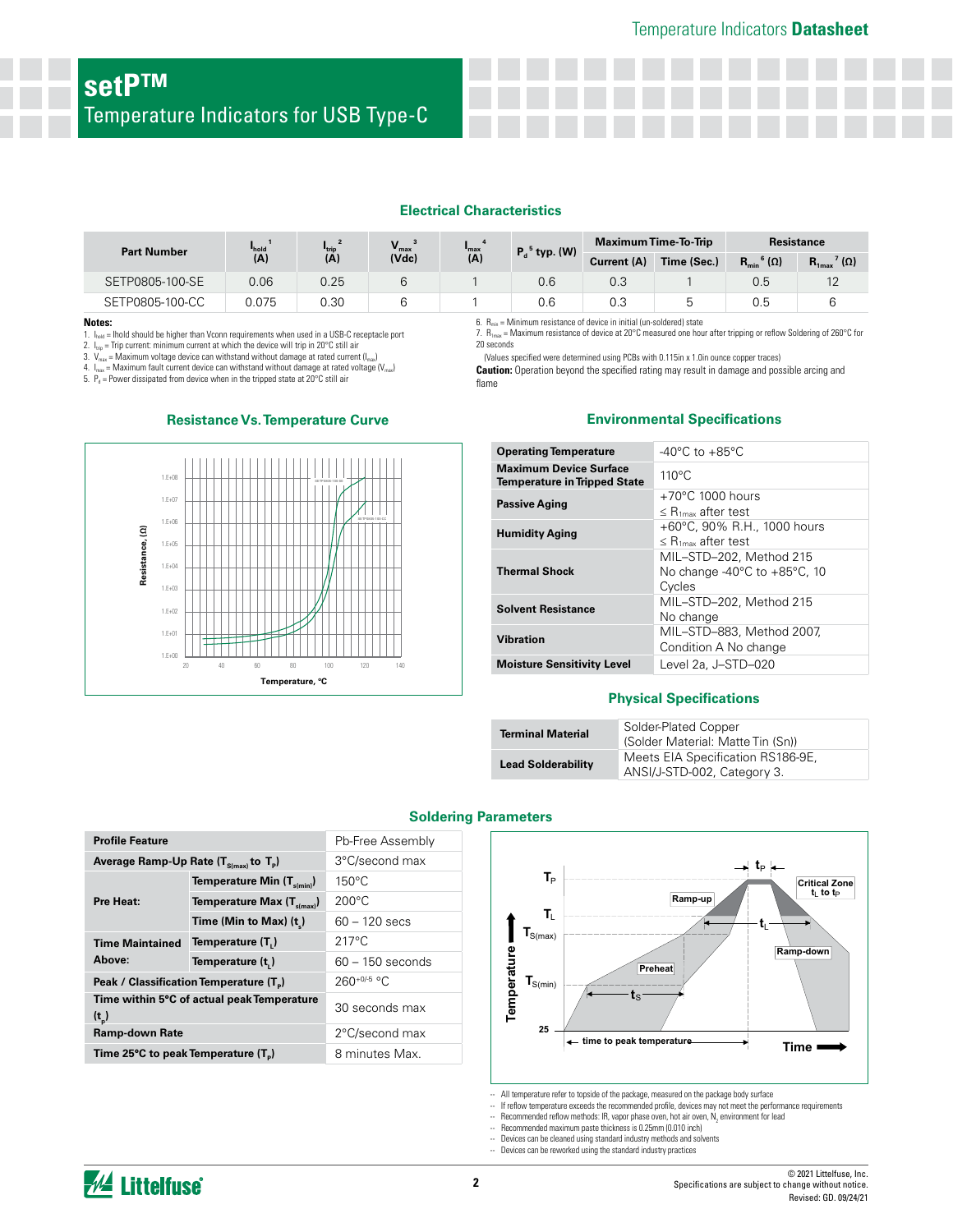#### **Dimensions**



See Temperature Indication See Temperature Indication Characteristics Table. Characteristics Table.

C



|                                                                                                                                                     | <b>Device Dimension</b> |   |  |    |  |                                                                         |        |  |  |      | <b>Solder Pad</b> |  |  |      |   |    |         |   |  |  |  |  |                         |  |
|-----------------------------------------------------------------------------------------------------------------------------------------------------|-------------------------|---|--|----|--|-------------------------------------------------------------------------|--------|--|--|------|-------------------|--|--|------|---|----|---------|---|--|--|--|--|-------------------------|--|
| <b>Part Number</b>                                                                                                                                  |                         | A |  |    |  |                                                                         | C<br>D |  |  |      |                   |  |  |      | G |    |         | н |  |  |  |  |                         |  |
|                                                                                                                                                     | inch                    |   |  | mm |  | inch                                                                    | mm     |  |  | inch | mm                |  |  | inch |   | mm | inch mm |   |  |  |  |  | inch mm inch mm inch mm |  |
|                                                                                                                                                     |                         |   |  |    |  | Min Max Min Max Min Max Min Max Min Max Min Max Min Max Min Max Max Max |        |  |  |      |                   |  |  |      |   |    |         |   |  |  |  |  |                         |  |
| SETP0805-100-SE 0.0790.087 2.00 2.20 0.017 0.024 0.43 0.60 0.051 0.059 1.30 1.50 0.010 0.030 0.25 0.75 0.003 0.076 0.039 1.00 0.047 1.20 0.059 1.50 |                         |   |  |    |  |                                                                         |        |  |  |      |                   |  |  |      |   |    |         |   |  |  |  |  |                         |  |
| SETP0805-100-CC 0.0790.087 2.00 2.20 0.014 0.024 0.35 0.60 0.051 0.059 1.30 1.50 0.010 0.030 0.25 0.75 0.003 0.076 0.039 1.00 0.047 1.20 0.059 1.50 |                         |   |  |    |  |                                                                         |        |  |  |      |                   |  |  |      |   |    |         |   |  |  |  |  |                         |  |



| <b>Part Number</b> | Ordering<br><b>Number</b> | <b>Minimum</b><br>Order<br><b>Quantity</b> | Packaging<br><b>Option</b> | <b>Quantity</b> |
|--------------------|---------------------------|--------------------------------------------|----------------------------|-----------------|
| SETP0805-100-SE    | RF4795-000                | 20,000                                     | Tape & Reel                | 4.000           |
| SETP0805-100-CC    | RF4819-000                | 20,000                                     | Tape & Reel                | 4,000           |

#### **Installation and Handling Guidelines**

- Operation of these devices beyond the stated maximum ratings could result in damage to the devices and lead to electrical arcing and/or fire.
- These devices are intended to protect against the effects of temporary over-current or over-temperature conditions and are not intended to perform as protective devices where such conditions are expected to be repetitive or prolonged in duration.
- Exposure to silicon-based oils, solvents, electrolytes, acids, and similar materials can adversely affect the performance of these PPTC devices.
- These devices undergo thermal expansion under fault conditions, and thus shall be provided with adequate space and be protected against mechanical stresses.
- Circuits with inductance may generate a voltage (L di/dt) above the rated voltage of the PPTC device.
- Hand-soldering of PTC devices on boards is generally not recommended. Users shall define and verify this process if needed.
- Consult Littelfuse when the device is to be applied with thermal processes other than reflow process on the circuit board, such as molding, encapsulation. User should evaluate molding materials used in the charging cable applications to ensure there are no adverse effect on the PTC devices.